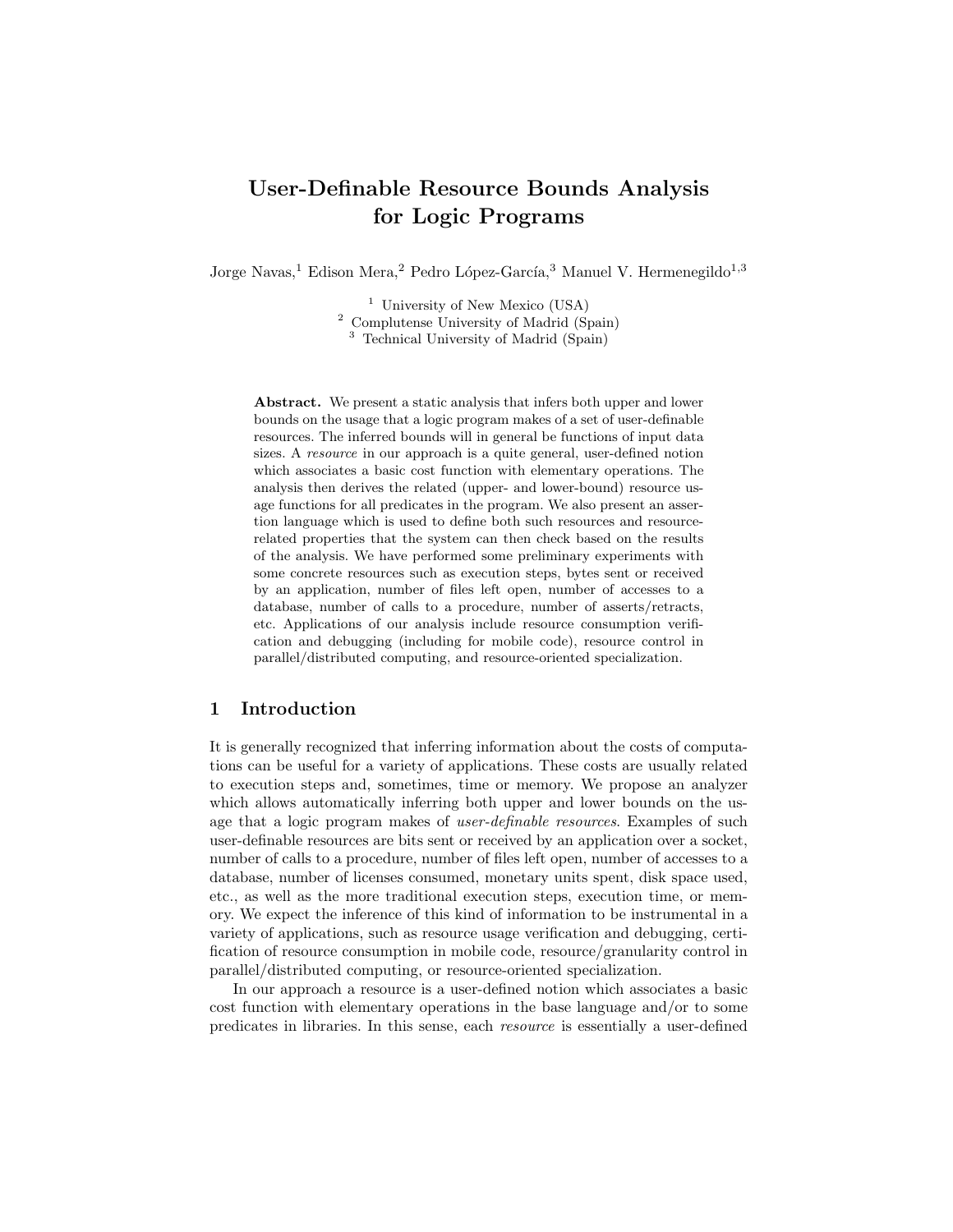counter. The user gives a name (such as, e.g., bits received) to the counter and then defines via assertions how each elementary operation in the program (e.g., unifications, calls to builtins, external calls, etc.) increments or decrements that counter. The use of resources obviously depends in practice on the sizes or values of certain inputs to programs or predicates. Thus, in the assertions describing elementary operations the counters may be incremented or decremented not only by constants but also by amounts that are functions of input data sizes or values. Correspondingly, the objective of our method is to statically derive from these elementary assertions and the program text functions that yield upper and lower bounds on the amount of those resources that each of the predicates in the program (and the program as a whole) will consume or provide. The input to these functions will also be the sizes or value ranges of the topmost input data to the program or predicate being analyzed.

As mentioned previously, most previous work is specific to the analysis of execution steps and, sometimes, time or memory. The ACE system [14] can automatically extract upper bounds on execution steps for a subset of functional programming. The system is based on program transformation. The original program is transformed into a step-counting version and then into a composition of a cost bound and a measure function. In [19] another automatic upper-bound analysis is presented based on an abstract interpretation of a step-counting version. The analysis measures both execution time and execution steps. However, size measures cannot automatically be inferred and the experimental section shows few details about the practicality of the analysis. In [8, 7] a semi-automatic analysis is presented which infers upper-bounds on the number of execution steps. These bounds are functions on the sizes or value ranges of input data. This seminal work applies to a large class of logic programs and presents techniques in order to deal with the generation of multiple solutions via backtracking. The authors also show how other specific analyses could be developed, such as for, e.g., time or memory. This approach was later fully automated and extended to inferring upper- and lower-bounds on the number of execution steps (which is non-trivial because of the possibility of failure) in [9, 12]. Our method builds on this work but generalizes it in order to deal with a much more general class of user-defined resources, allowing thus the coverage of an unlimited number of analyses within a single implementation. In [11] a method is presented for automatically extracting cost recurrences from first-order DML programs. The main feature is the use of dependent types to describe a size measure that abstracts from data to data size. In [17], and inspired by [3] and [16], a complexity analysis is presented for Horn clauses, also fully automating the necessary calculations. In [13] a method is presented for modeling problems such as memory management, lock primitive usage, etc., and a type-based method is proposed as solution to the inference problem. In [21] a cost model is presented for inferring cost equations for recursive, polymorphic, and higher-order functional programs. While it is claimed that the approach can be modified in order to infer a reduced set of resources such as execution time, execution steps, or memory, no details are given. Worst case execution time (WCET) estimation has been studied for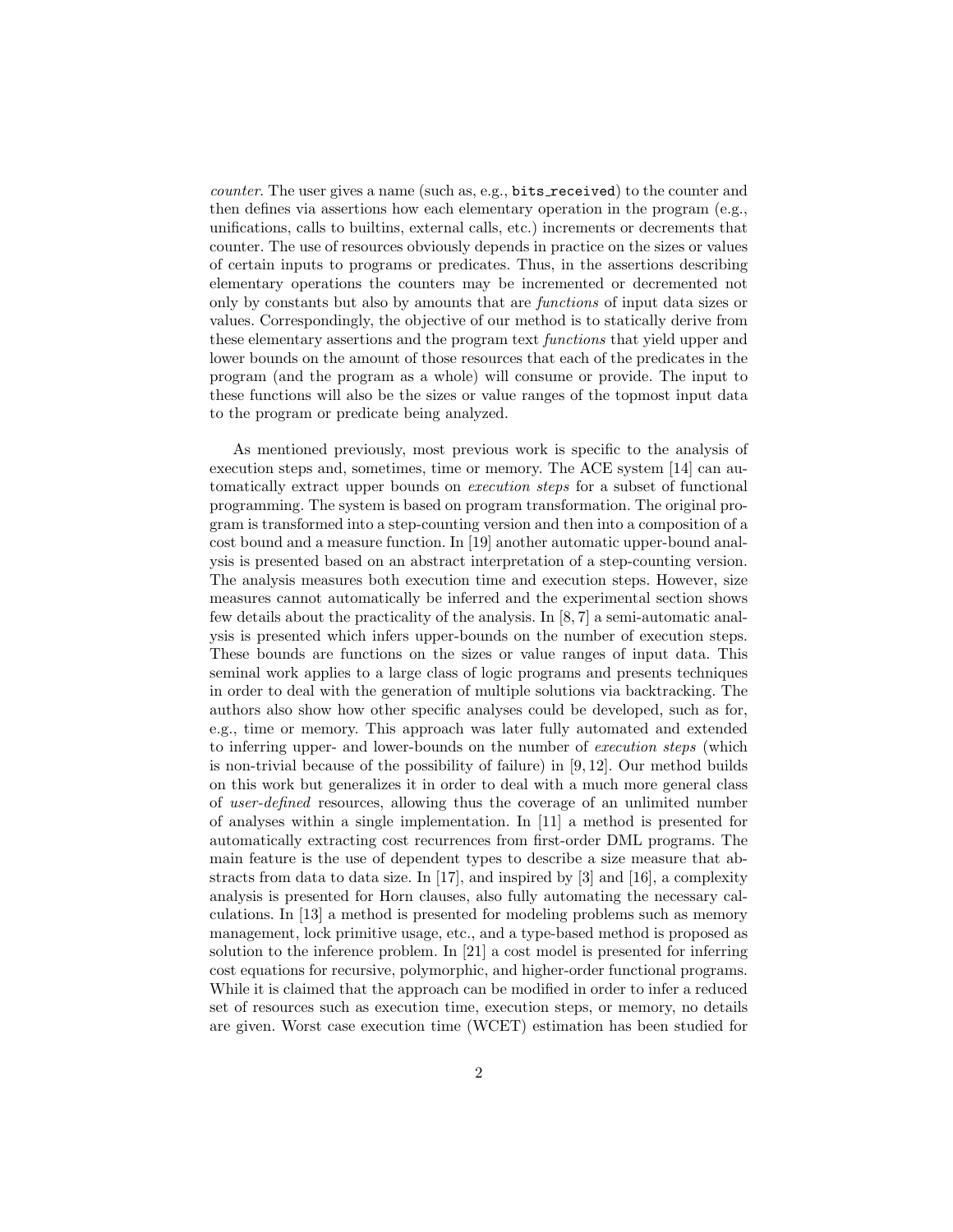imperative languages and for different application domains (see, e.g., [20, 4, 10] and its references). However these and related methods again concentrate only on execution time. Also, they do not infer cost functions of input data sizes but rather absolute maximum execution times, and they generally require the manual annotation of loop iteration bounds. In [5] a method is presented for reserving resources before their actual use. However, the programmer (or program optimizer) needs to annotate the program with "acquire" and "consume" primitives, as well as provide loop invariants and function pre- and post-conditions. Interesting type-based related work has also been performed in the GRAIL system [1], also oriented towards resource analysis, but it has concentrated mainly on ensuring memory bounds.

In comparison with previous work our approach allows dealing with a class of resources which is open, in the ample sense that such resources are in fact defined by programmers using an assertion language, which we also consider itself an important contribution of our work. Another important contribution of our work (because its impact in the scalability and automation of the analysis) is that our approach allows defining the resource usage of external predicates, which can be used for modular composition. In addition, assertions also allow describing by hand the usage of any predicate for which the automatic analysis infers a value that is not accurate enough, and this can be used to prevent inaccuracies in the automatic inference from propagating. In the following (Sect. 2) we first present the assertion language proposed. Sect. 3 then provides an overview of the approach, Sect. 4 shows how size relationships among program variables are determined, and Sect. 5 and 6 describe how the resource usage functions are inferred. We have implemented the proposed analysis and applied it to a series of example programs. The results are presented in Sect. 7. Finally, Sect. 8 summarizes our conclusions.

## 2 The Resource Assertion Language

We start by describing the assertion schema. This language is used for describing resources and providing other input to the resource analysis, and is also the language in which the resource analysis produces its output. This assertion language is used additionally to state resource-related specifications (which can then be proved or disproved based on the results of analysis following the scheme of [12], which allows finding bugs, verifying the program, etc.).

The rules for the assertion language grammar are listed in Fig. 1. In this grammar  $Var$  corresponds to variables written in the syntax for variables of the underlying logic programming language (i.e., normally non-empty strings of characters which start with a capital letter or underscore). Similarly, Num is any valid number and  $Pred_name$  any valid name for a predicate in the underlying programming language (normally non-empty strings of characters which start with a lower-case letter or are quoted). State prop corresponds to other state properties (such as modes and types), and Comp prop stands for any other valid computational property (see [12] and its references).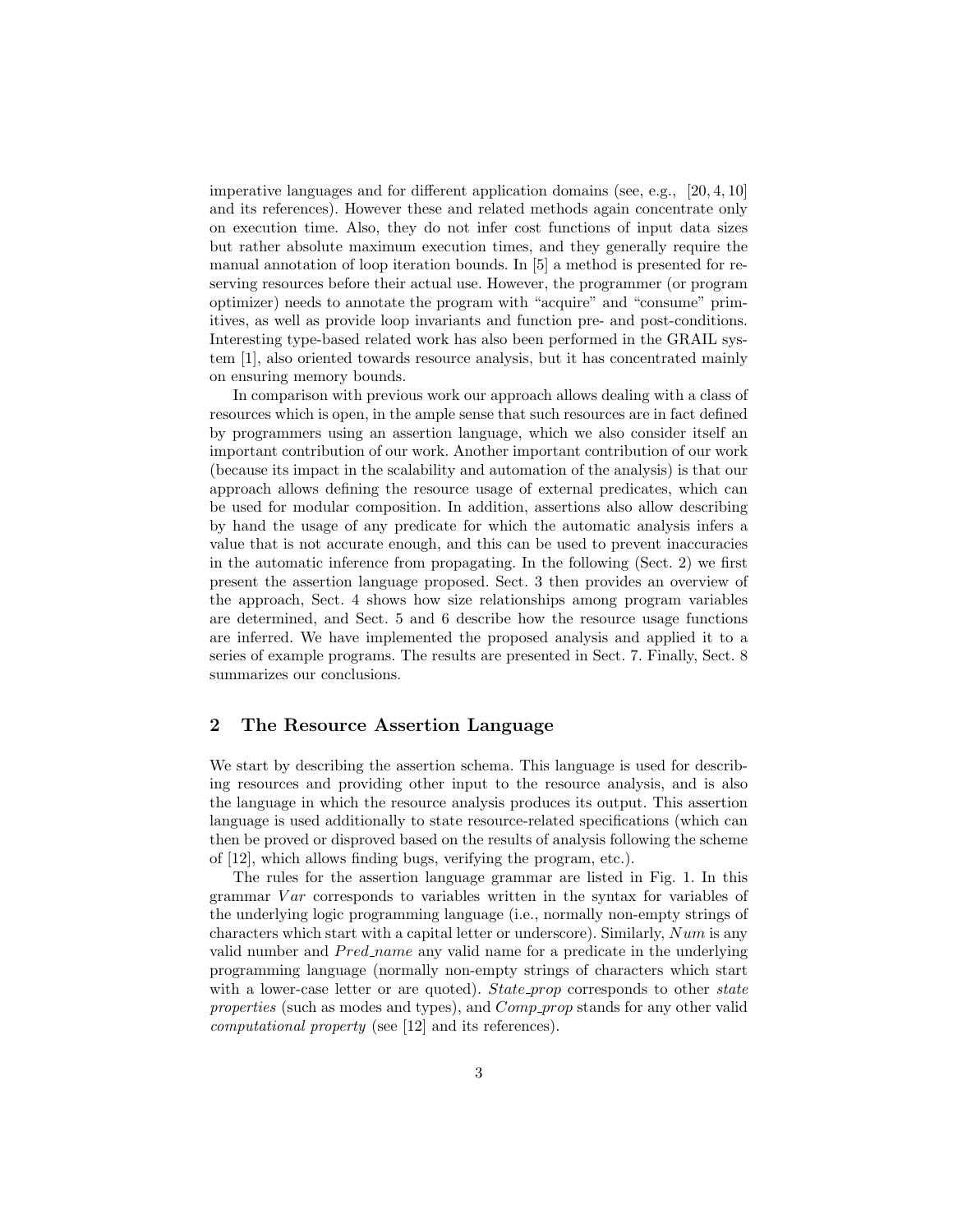|                                         | $\langle program\_assrt \rangle ::= \div \langle status\_flag \rangle \langle pred\_asst \rangle.$                                                           |
|-----------------------------------------|--------------------------------------------------------------------------------------------------------------------------------------------------------------|
|                                         | :- head_cost( $\langle approx \rangle$ , Res_name, $\Delta^H$ ).                                                                                             |
|                                         | :- literal_cost( $\langle approx \rangle$ , Res_name, $\Delta^L$ ).                                                                                          |
|                                         | $\langle status_{\textit{flag}} \rangle$ ::= trust   check   true   $\epsilon$                                                                               |
|                                         | $\langle pred\_assert \rangle$ ::= pred $\langle pred\_desc \rangle$ $\langle pre\_cond \rangle$ $\langle post\_cond \rangle$ $\langle comp\_cond \rangle$ . |
|                                         | $\langle pred\_desc \rangle$ ::= Pred_name   Pred_name( $\langle args \rangle$ )                                                                             |
| $\langle args \rangle$                  | $\mathcal{C} := \text{Var}   \text{Var}, \langle \text{args} \rangle$                                                                                        |
|                                         | $\langle pre\_cond \rangle$ ::= : $\langle state\_props \rangle \mid \epsilon$                                                                               |
|                                         | $\langle post\_cond \rangle$ ::= => $\langle state\_props \rangle$   $\epsilon$                                                                              |
|                                         | $\langle comp\_{cond}\rangle$ ::= + $\langle comp\_{props}\rangle$   $\epsilon$                                                                              |
|                                         | $\langle state\_prop \rangle$ ::= $size(Var, \langle approx \rangle, \langle sz\_metric \rangle, \langle arith\_expr \rangle)   State\_prop$                 |
|                                         | $\langle state\_props \rangle$ ::= $\langle state\_prop \rangle   \langle state\_prop \rangle, \langle state\_props \rangle$                                 |
|                                         | $\langle comp\_prop \rangle$ ::= size_metric(Var, $\langle sz\_metric \rangle$ ) $ \langle cost \rangle$   Comp_prop                                         |
|                                         | $\langle comp\_props \rangle$ ::= $\langle comp\_prop \rangle   \langle comp\_prop \rangle$ , $\langle comp\_props \rangle$                                  |
| $\langle cost \rangle$                  | $ ::= \; \textbf{cost}(\langle approx \rangle, \text{Res_name}, \langle arith\_expr \rangle)$                                                                |
|                                         | $\langle approx \rangle$ ::= ub   lb   oub   olb                                                                                                             |
|                                         | $\langle sz\_metric \rangle$ ::= value   length   size   void                                                                                                |
|                                         | $\langle arith\_expr \rangle$ ::= $-\langle arith\_expr \rangle   \langle arith\_expr \rangle    \langle quantifier \rangle   arith\_expr \rangle$           |
|                                         | $\vert \$ \langle arith\_expr \rangle \langle bin\_op \rangle \langle arith\_expr \rangle                                                                    |
|                                         | $\langle arith\_expr \rangle^{\langle arith\_expr \rangle}   log_{Num} \langle arith\_expr \rangle$                                                          |
|                                         | Num $\langle sz\_metric\rangle$ (Var)                                                                                                                        |
| $\langle bin\_op \rangle$               | $ ::= +   -   *   /$                                                                                                                                         |
| $\langle quantifier \rangle$ ::= $\sum$ |                                                                                                                                                              |

Fig. 1. Syntax of the Resource Assertion Language

Predicates can be annotated with zero or more pred assertions, which state properties of the execution states when the predicate is called (pre cond), properties of the execution states when the predicate terminates execution  $(post\_{cond})$ , or properties of the whole computation of the predicate, rather than the inputoutput behavior (comp cond, which herein will be used only for resource-related properties). For brevity, the  $\langle state\_props \rangle$  fields can also be written using "star notation" (see the examples). In addition, there may be a set of global **head\_cost** and literal cost declarations (one for each resource and approximation direction). The Res<sub>name</sub> fields determine which resource the assertion refers to. These Res<sub>names</sub> are user-provided identifiers which give a name to each particular resource that needs to be tracked. Resources do not need to be declared in any other way –the set of resources that the system is aware of is simply the set of such names that appear in assertions which are in the scope. The  $\langle approx \rangle$  fields state whether  $\langle arithmetic, xpr \rangle$  is providing an upper bound or a lower bound (with oub meaning it is a "big O" expression, i.e., with only the order information, and **olb** meaning it is an  $\Omega$  asymptotic lower bound).

The first and most fundamental use of assertions in our context is to describe how the execution of some predicates increments or decrements the usage of the resources (counters) defined in the program. The purpose of analysis is then to infer the resource usage of all predicates in the program. The **head\_cost**( $\langle approx \rangle$ , Res name,  $\Delta^H$ ) declarations are used to describe how predicates in general update the value for those resources that are applicable only to predicate heads (such as counting the number of arguments passed or total execution steps –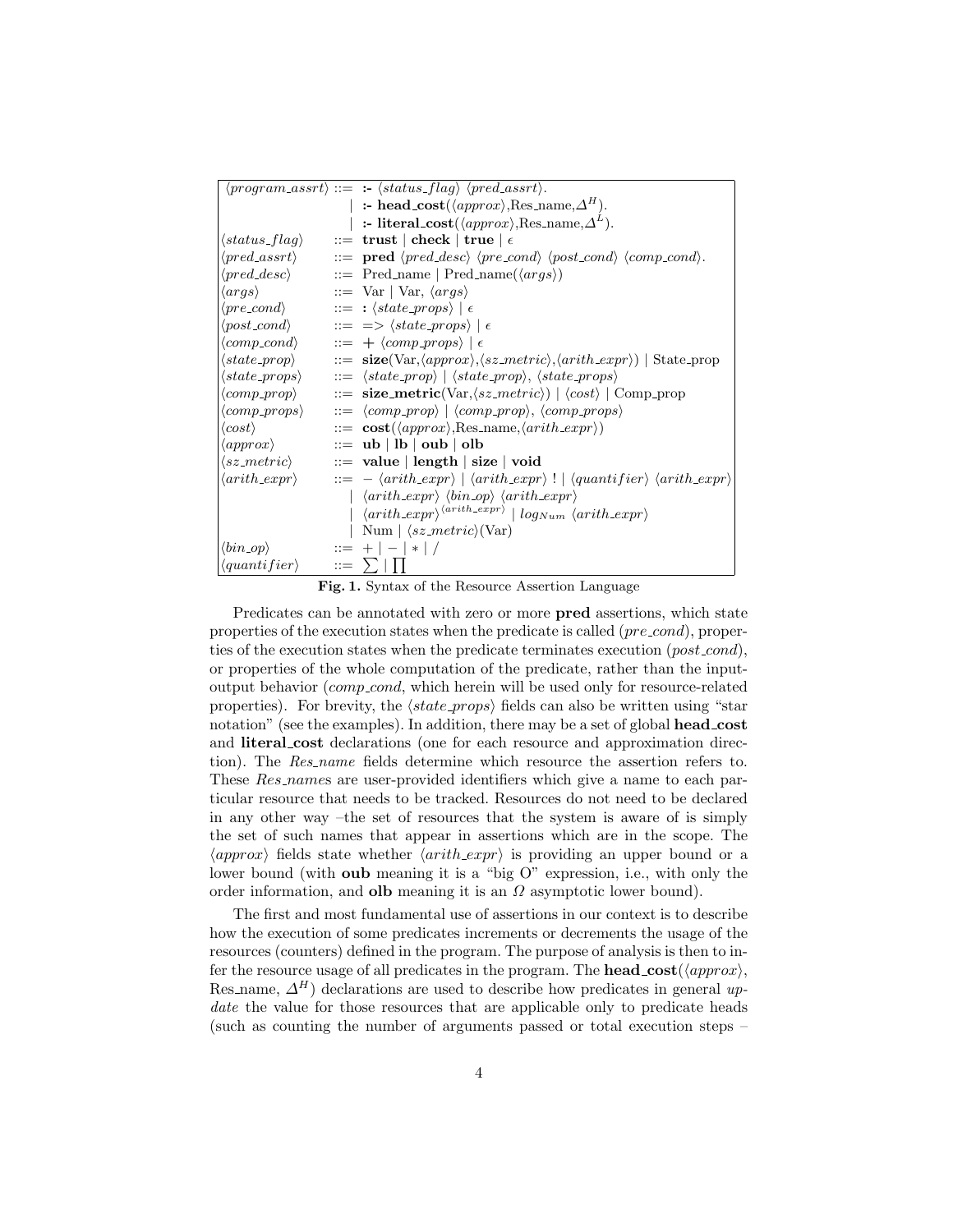see Section 5). The definition of  $\Delta^H$  : cl\_head  $\rightarrow$  arith\_expr is provided by means a user-defined (or imported) predicate, written in the source language, and which will be called by the analyzer when the clause head is analyzed. This code gets loaded into the compiler in a similar way to, e.g., macro expansion code. The **literal\_cost**( $\langle approx \rangle$ , Res\_name,  $\Delta^L$ ) declarations describe how predicate bodies *update* the value of certain resources which are applicable only to body literals (such as, for example, number of unifications). In this case,  $\Delta^L : \text{body}\_l it \rightarrow \text{arith}\_expr$  is also user- (or library-)provided code which will be executed when the body literals of different predicates are analyzed. The  $cost(\langle approx\rangle, Res_name, \langle arith\_expr\rangle)$  comp-type properties are included in pred assertions and used to provide the actual resource usage functions for each builtin or external (e.g., defined in another language) predicate used in the program. Such assertions have trust status (meaning that the analysis will assume this value [12]). As mentioned previously, the aim of the analysis is to derive functions that describe the resource usage (as well as argument size relations) for the rest of the predicates in the program. Note however that it is also possible to provide pred assertions for some of those predicates and this can also be used to guide the analysis. In particular, the analysis will compute the most precise expression between the resource usage function provided by the assertion  $(\langle cost \rangle)$  and the resource usage function inferred by analysis. Additionally, size metric (size\_metric(Var, $\langle sz\_metric\rangle$ )) information can be provided by users if needed (but note that in practice size metrics can often be derived automatically from the inferred types).

Assertions can also be used, via the *pre-cond* and *post-cond* fields, to declare relationships between the data sizes of the inputs and outputs of predicates, which are needed by our analysis, as will be described later. These assertions are also used to label predicate arguments as input or output, as well as to provide types or size  $(\text{size}(Var, \langle approx \rangle, \langle sz\_metric \rangle, \langle arith\_expr \rangle))$  information. In the same way as with the  $\langle cost \rangle$  properties, for user-defined predicates these other assertions can be provided by the user or inferred by analysis. Again, analysis will compute the most precise of the two.

Example 1. The following example shows how a program can be annotated using our assertion language in order to perform resource analysis. Consider a client application in Fig 2 that sends a data buffer through a socket<sup>4</sup> and receives another (possibly transformed) data buffer. Assume that we would like to obtain an upper bound on the number of bits received by the application –a resource that we will call bits\_received.

As we will see, the approach needs to know for each argument in the program the size metric and whether it is input or output in order to perform properly the size and resource usage analyses described in Sect. 4 and 5. Input/output and size metric information can be required by the language (typed language), given by the user (via assertions), or, as in our implementation, inferred automatically via analysis.

<sup>&</sup>lt;sup>4</sup> Note that the types of the socket operations must be given to the analysis by other analyses or by user-provided assertions.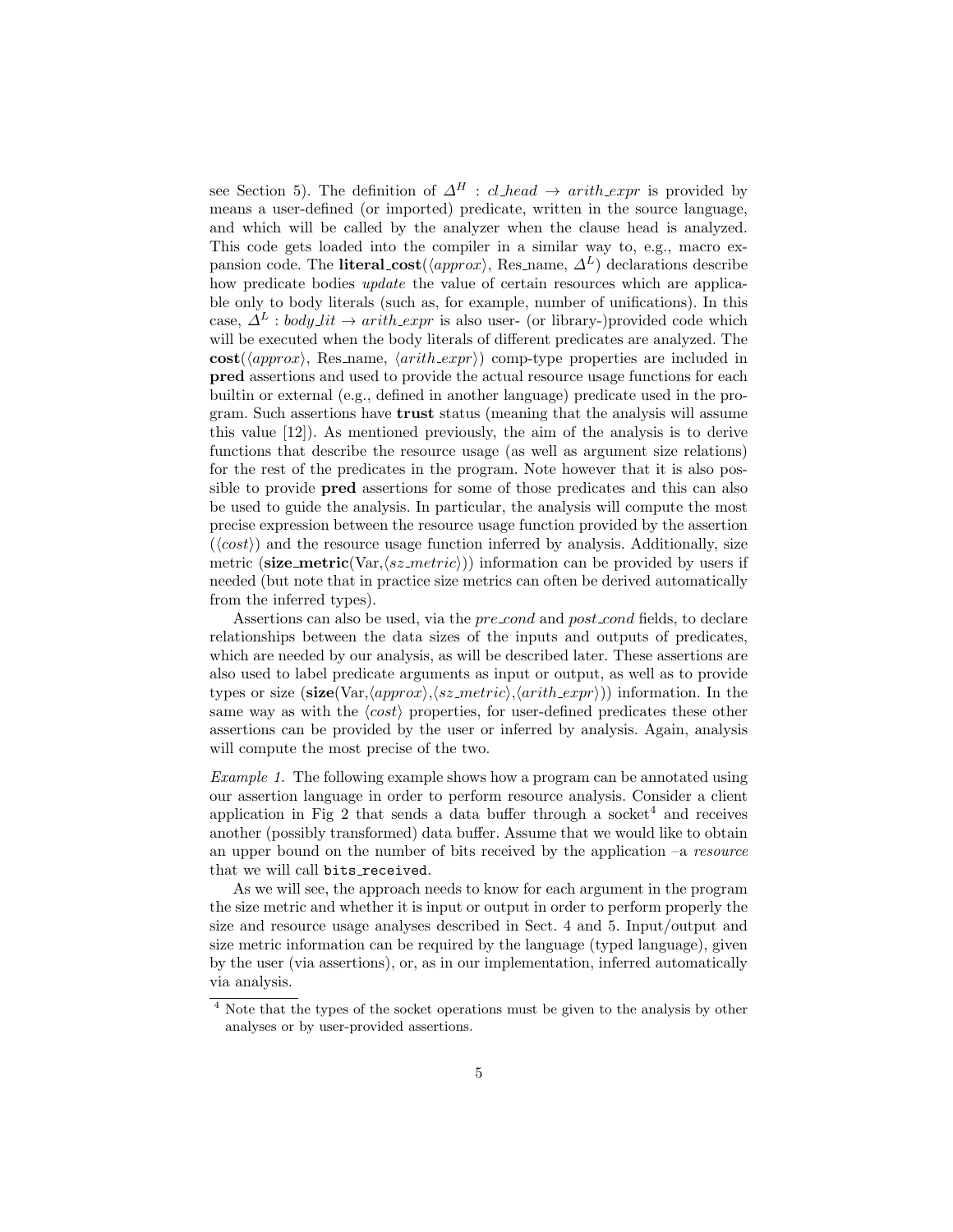```
:- pred main(Opts, IBuf, OBuf)
   : list(gnd) * list(byte) * var.
main([Host,Port],IBuf,OBuf) :-
   connect_socket(Host,Port,Stream),
  exchange_buffer(IBuf,Stream,OBuf),
   close(Stream).
ext{change\_buffer}([], []).
exchange_buffer([B|Bs],Id,[B0|Bs0]) :-
  exchange_byte(B,Id,B0),
   exchange_buffer(Bs,Id,Bs0).
:- trust pred
  connect_socket(Host,Port,Stream)
      : atm * num * var
  \Rightarrow atm * num * atm
      cost(ub, bits_received, 0)
                                              trust pred close(Stream)
                                                 atm \Rightarrow atmcost(ub,bits_received,0).
                                           :- trust pred exchange_byte(B,Id,B0)
                                                 : byte * num * var
                                              \Rightarrow byte * num *
                                                {byte(B0), size(B0,ub,bytes,1)}
                                                cost(ub,bits_received,8).
                                           :- head_cost(ub,bits_received,
                                                         head_bits_received).
                                           head_bits_received(_,0).
                                           :- literal_cost(ub,bits_received,
                                                         literal_bits_received).
                                           literal_bits_received(_,0).
```
Fig. 2. A simple client application.

# 3 Overview of the Approach

Our basic approach is as follows. Given a predicate call p, let  $\Phi(p,r,n)$  denote the units of resource  $r$  consumed or produced during the computation of  $p$  for an input of size n. An expression  $RU_{pred}(p,ap,r,n)$  is determined (at compile-time) that approximates  $\Phi(p, r, n)$  with approximation ap. Typical size metrics are the actual value of a number, the length of a list, the size (number of constant and function symbols) of a term, etc. We will refer to such  $RU_{pred}(p,ap,r,n)$  expressions as resource usage bound functions. Certain program information (such as, for example, input/output modes and size metrics for predicate arguments) is first automatically inferred by other (abstract interpretation-based) analyzers and then provided as input to the size and resource analysis (the techniques involved in inferring this information are beyond the scope of this paper —see, e.g., [12] and its references for some examples). Based on this information, our analysis first finds bounds on the size of input arguments to the calls in the body of the predicate being analyzed, relative to the sizes of the input arguments to this predicate using the inferred metrics. The size of an output argument in a predicate call depends in general on the size of the input arguments in that call. For this reason, for each output argument we infer an expression which yields its size as a function of the input data sizes. To this end, and using the input-output argument information, data dependency graphs are used to set up difference equations whose solution yields size relationships between input and output arguments of predicate calls. This information regarding argument sizes is then used to set up another set of difference equations whose solution provides bound functions on resource usage. Both the size and resource usage difference equations must be solved by a difference equation solver. Although the operation of such solvers is beyond the scope of the paper our implementation does provide a table-based solver which covers a reasonable set of difference equations such as first-order and higher-order linear difference equations in one variable with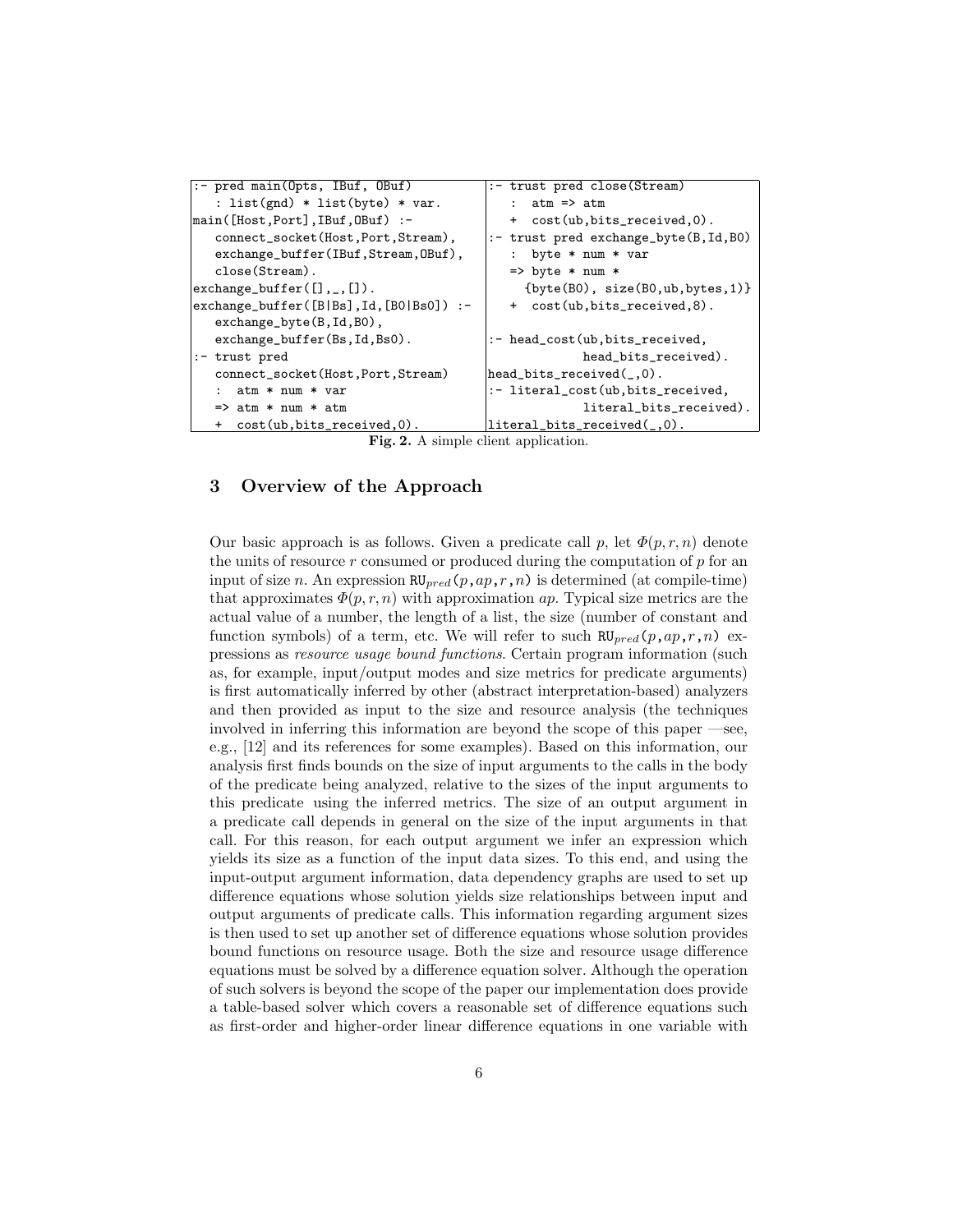constant and polynomial coefficients,<sup>5</sup> divide and conquer difference equations, etc. In addition, the system allows the use of external solvers (such as, e.g. [2], Mathematica, Matlab, etc.). Note also that, since we are computing upper/lower bounds, it suffices to compute upper/lower bounds on the solution of a set of difference equations, rather than an exact solution. This allows obtaining an approximate closed form when the exact solution is not possible.

### 4 Size Analysis

We will give the intuition behind the data dependency-based method for inferring bounds on the sizes of output arguments in the head of a predicate as a function of the sizes of input arguments to the predicate. Besides this, as a result of the size analysis, we have bounds on the size of each input argument to body literals in a clause as a function of the size of the input arguments to the head of that clause. The size of the input arguments to body literals will be used later to infer functions which give bounds on the resource usage of body literals in terms of the sizes of the input arguments to the head. We adopt the approach of [8, 7] for the inference of upper bounds on argument sizes and [9] for lower bounds. For the sake of brevity, we will only consider the inference of upper bounds in this paper, and refer the reader to [9] for the inference of lower bounds.

Various metrics are used for the "size" of an argument (e.g., value, length,  $size,$ <sup>6</sup>...). For the sake of brevity, we will only consider the *length* metric in this paper, and refer the reader to [8, 7, 9] for other metrics.

We define the  $size(\langle sz\_metric \rangle, t)$  operation which returns the size of a term t under the metric  $\langle sz\_metric \rangle$ :

$$
\text{size}(length, t) = \begin{cases} 0 & \text{if } t = [] \text{ (the empty list)}\\ 1 + \text{size}(length, T) & \text{if } t = [H|T] \\ \perp & \text{otherwise.} \end{cases}
$$

Thus, size(length,  $[X, Y]$ ) = 2, and size(length,  $[X|Y]$ ) =  $\perp$ .

We also define the  $diff(\langle sz_metric\rangle, t_1, t_2)$  operation, which returns (an upper bound on) the size difference between two terms  $t_1$  and  $t_2$  under the metric  $\langle sz\_metric\rangle$ .

$$
\text{diff}(\text{length}, t_1, t_2) = \left\{ \begin{array}{ll} 0 & \text{if } t_1 \equiv t_2 \\ \text{diff}(\text{length}, t, t_2) - 1 & \text{if } t_1 = [-|t] \text{ for some term t} \\ \perp & \text{otherwise.} \end{array} \right.
$$

Thus, diff(length,  $[A, B|T], T$ ) = -2, and diff(length, T,  $[H|T]$ ) =  $\perp$ .

A directed acyclic graph called argument dependency graph is used to represent the data dependency between argument positions in a clause body (and between them and those in the clause head). Each node in the graph denotes an argument position. There is an edge from a node  $n_1$  to a node  $n_2$  if the variable

<sup>5</sup> Note that it is always possible to reduce a system of linear difference equations to a single linear difference equation in one variable.

<sup>&</sup>lt;sup>6</sup> Metric *void* in an argument means that analysis does not need to infer its size.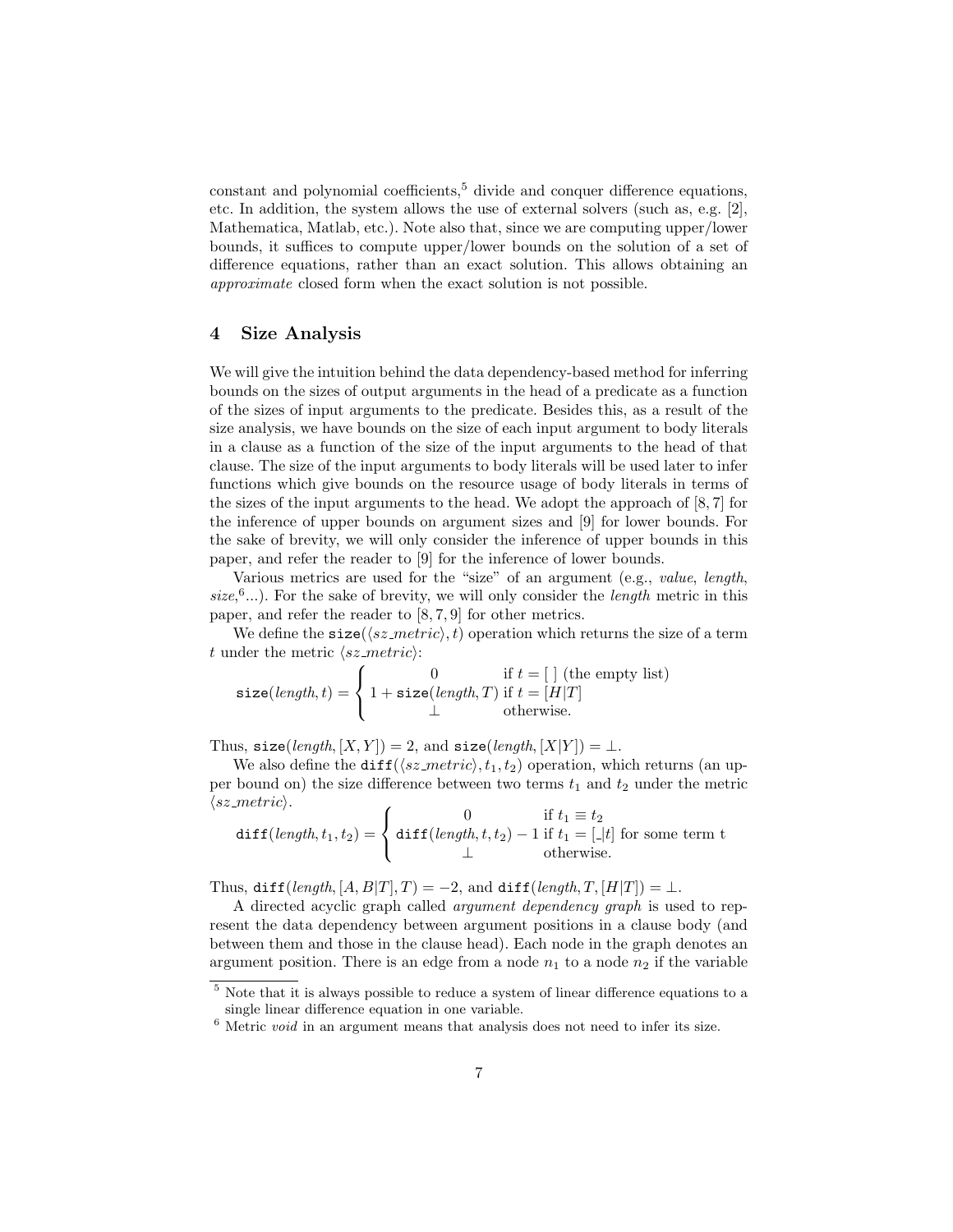bindings generated by  $n_1$  are used to construct the term occurring at  $n_2$ . The node  $n_1$  is said to be a *predecessor* of the node  $n_2$ , and  $n_2$  a *successor* of  $n_1$ .

Using the size and diff functions and the argument dependency graph we can set up size relations for expressing the size of each argument position in terms of the sizes of its predecessors. Let  $sz(a)$  denote the size of the term occurring at an argument position  $a$ , and  $@a$  the term occurring at an argument position a. For the sake of simplicity, we will omit the argument  $\langle sz\_metric \rangle$  in the size and diff functions in the rest of the paper.

– Output arguments. Let  $l_1, \ldots, l_n$  denote the input argument positions of the literal L,  $\mathcal{N}_{\perp,\infty}$  the set of natural numbers augmented with the special symbols  $\perp$  (denoting "undefined"), and  $\infty$ , and let  $\Psi_p^b : \mathcal{N}_{\perp,\infty}^n \mapsto \mathcal{N}_{\perp,\infty}$  be a function that represents the size of the b-th (output) argument position of the predicate  $p$  of literal  $L$  in terms of the size of its input argument positions. Assume that a is an output argument position in a clause. Then the following size relation is set up:

$$
\mathtt{sz}(a) \leq \Psi_p^a(\mathtt{sz}(l_1),\ldots,\mathtt{sz}(l_n))
$$

If L is recursive, then  $\Psi_p^a(\mathbf{sz}(l_1),\ldots,\mathbf{sz}(l_n))$  is a symbolic expression. However, if L is non-recursive then the function  $\Psi_p^a$  has been recursively computed, and thus we replace  $\Psi_p^a(\mathbf{sz}(l_1),\ldots,\mathbf{sz}(l_n))$  by the (explicit) expression resulting from the application of the function  $\Psi_p^a$  to  $\mathtt{sz}(l_1), \ldots, \mathtt{sz}(l_n)$ .

- Input arguments. Assume that  $a$  is an input argument position in a body literal. Let  $predecessors(a)$  be the set of predecessors of a in the argument dependency graph. We have the following possibilities:
	- 1. Compute  $size(@a)$ . If  $size(@a) \neq \bot$  then set up the size relation:  $\mathtt{sz}(a) \leq \mathtt{size}(\textcircled{a}).$
	- 2. Otherwise, if  $\exists r \in \text{predecessors}(a)$  such that the size metrics corresponding to r and a are the same and  $d = diff(r, a) \neq \bot$ , then set up the size relation:  $s\mathbf{z}(a) \leq s\mathbf{z}(r) + d$ .
	- 3. Otherwise, if  $size(@a)$  can be expanded using the definition of the size function, then expand  $size(@a)$  one step and recursively compute  $size(t_i)$  for the appropriate subterms  $t_i$  of  $@a$ . If each of these recursive size computations have a defined result, then use them to compute the size relation for  $size(@a)$ . Otherwise,  $sz(a) = \bot$ .

Size relations can be propagated to transform a size relation corresponding to an input argument in a body literal or an output argument in the clause head into a function in terms of the sizes of the input arguments of the head. The basic idea here is to repeatedly substitute size relations for body literals into size relations for head arguments. This is the purpose of the normalization algorithm described in [7]. However, for recursive clauses, we need to solve the symbolic expression due to recursive literals into an explicit function first.

Example 2. Consider again the program described in Fig. 2. Here and in the rest of the paper we will denote by *pred\_name* the name of a predicate, and by  $pred_name_i^j$  the *i*-th argument position in the *j*-th literal with predicate name pred\_name in the body of a clause. If there is only one body literal with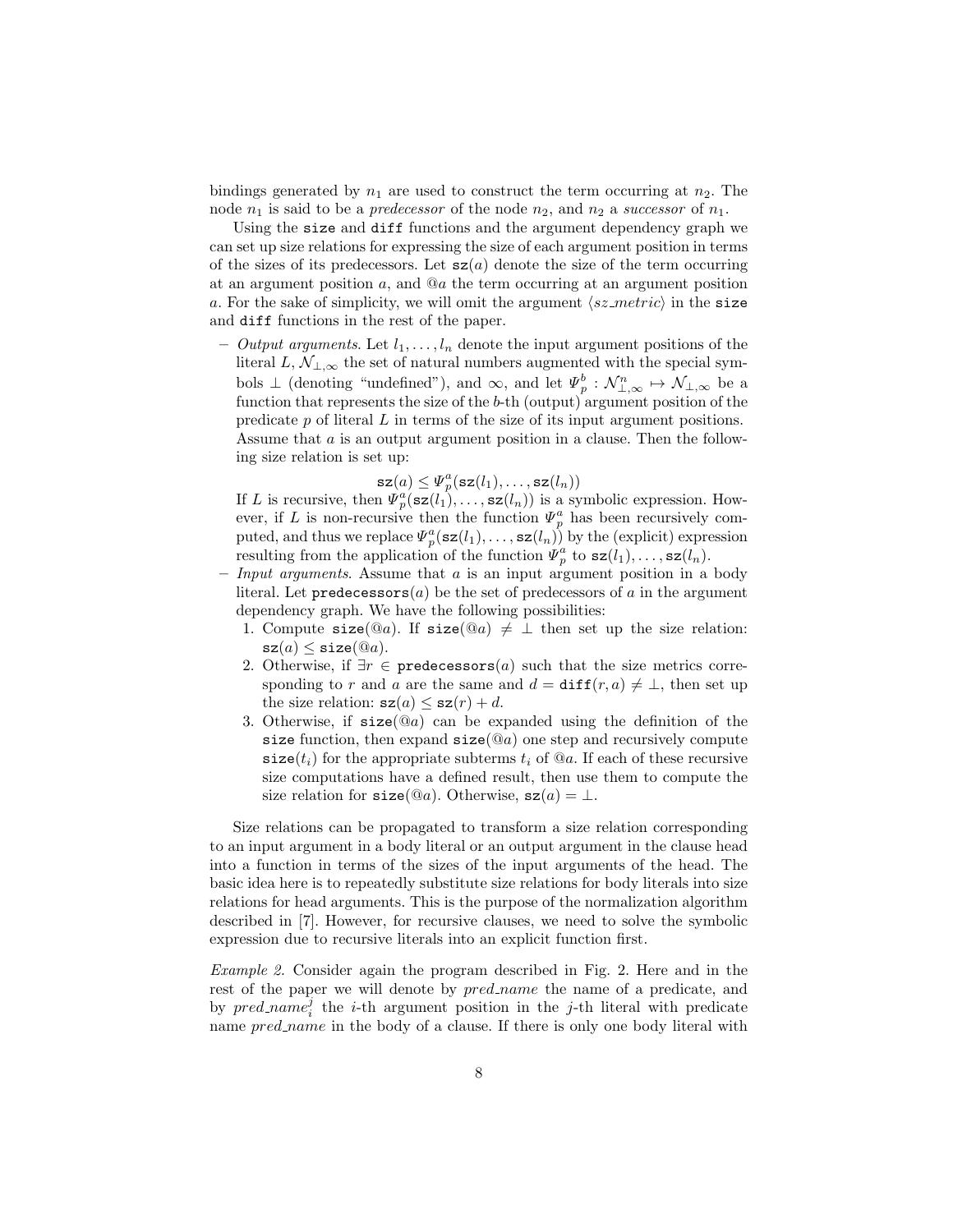predicate name pred name in the body of a clause then we omit the superscript j and write simply  $pred_name_i$ . Let  $head_i$  denote the *i*-th argument position in the clause head. To simplify notation, we will represent exchange buffer/3 and exchange byte/3 with  $ex$ -buf and  $ex$ -byt respectively. Consider the recursive clause of exchange buffer/3. First, the system sets up the size relation for the input/output arguments of the body literals:

 $sz(ex\_byt_1) \leq size(B) = sz(arg(1, head_1))$  $\mathtt{sz}(ex\_byt_2) \leq \mathtt{size}(Id) = \mathtt{sz}(head_2) + \mathtt{diff}(Id, Id) = \mathtt{sz}(head_2)$  $sz(ex\_byt_3) \leq$  $e^{3}_{ex\_byt}(\mathbf{s}\mathbf{z}(ex\_byt_1), \mathbf{s}\mathbf{z}(ex\_byt_2)) = 1$  $\texttt{sz}(ex\_buf_1) \leq \texttt{size}(Bs) = \texttt{sz}(head_1) + \texttt{diff}([B|Bs],Bs) = \texttt{sz}(head_1) - 1$  $sz(ex.buf_2) \leq$   $size(Id) = sz(head_2) + diff(Id, Id) = sz(head_2)$  $\mathtt{sz}(ex\_buf_3) \leq \Psi^3_{ex\_buf}(\mathtt{sz}(ex\_buf_1), \mathtt{sz}(ex\_buf_2))$ 

Then, the system sets up the size relation for the output arguments of the head:  $sz(head_3) \leq size([B0|Bs0]) = size(Bs0) + 1 =$ 

 $sz(ex_{1}by_{3}) + diff(Bs0, Bs0) + 1 = sz(ex_{1}by_{3}) + 1$ 

The normalization algorithm is applied to the previous size relation and gives:  $\mathtt{sz}(head_3) \leq 0$  $_{ex\_buf}^3(\mathtt{s}\mathtt{z}(ex\_buf_1),\mathtt{s}\mathtt{z}(ex\_buf_2))+1$ 

 $\leq \Psi^3_{ex\_buf}(\mathtt{sz}(head_1)-1,\mathtt{sz}(head_2))+1$ 

Thus, the system establishes the difference equation for the output argument  $(head<sub>3</sub>)$  in the head (since it belongs to a recursive predicate). Then, it obtains the boundary condition  $\Psi_{ex,buf}^3(0, y) = 0$  from the non-recursive clause, and using it, it obtains a closed form function by calling the difference equation solver (variables x and y represent  $sz(head_1)$  and  $sz(head_2)$  respectively):

 $\Psi_{ex\_buf}^3(0,y) = 0$  $\Psi_{ex-buf}^{s}(x,y) = 0$ <br>  $\Psi_{ex-buf}^{3}(x, y) = \Psi_{ex-buf}^{3}(x-1, y) + 1$   $\Rightarrow \Psi$  $e^{3}_{ex\_buf}(x,y) = x$ 

## 5 Resource Usage Analysis

In order to infer the resource usage functions all predicates in the program are processed in a single traversal of the call graph in reverse topological order. Consider such a predicate p defined by clauses  $C_1, ..., C_m$ . Assume that  $\overline{n}$  is a tuple such that each element corresponds to the size of an input argument position to predicate p. Then, the resource usage (expressed in units of resource  $r$  with approximation ap) of a call to  $p_i$  for an input of size  $\overline{n}$ , can be expressed as:

 $\text{RU}_{\text{pred}}(p, ap, r, \overline{n}) = \bigodot(ap)_{1 \leq i \leq m} \{\text{RU}_{\text{clause}}(C_i, p, ap, r, \overline{n})\}$  (1)

where  $\bigcirc$ (*ap*) is a function that takes an approximation identifier *ap* and returns a function which applies over all  $RU_{\text{clause}}(C_i, p, ap, r, \overline{n})$ , for  $1 \leq i \leq m$ . For example, if ap is the identifier for approximation "upper bound"  $(ub)$ , then a possible conservative definition for  $\overrightarrow{O}(ap)$  is the  $\sum$  function. In this case, and since the number of solutions generated by a predicate that will be demanded is generally not known in advance, a conservative upper bound on the computational cost of a predicate is obtained by assuming that all solutions are needed, and that all clauses are executed (thus the cost of the predicate is assumed to be the sum of the costs of all of its clauses). However, it is straightforward to take mutual exclusion into account (information which is inferred by CiaoPP [15, 12] and is available to our analysis) to obtain a more precise estimate of the cost of a predicate, using the maximum of the costs of mutually exclusive groups of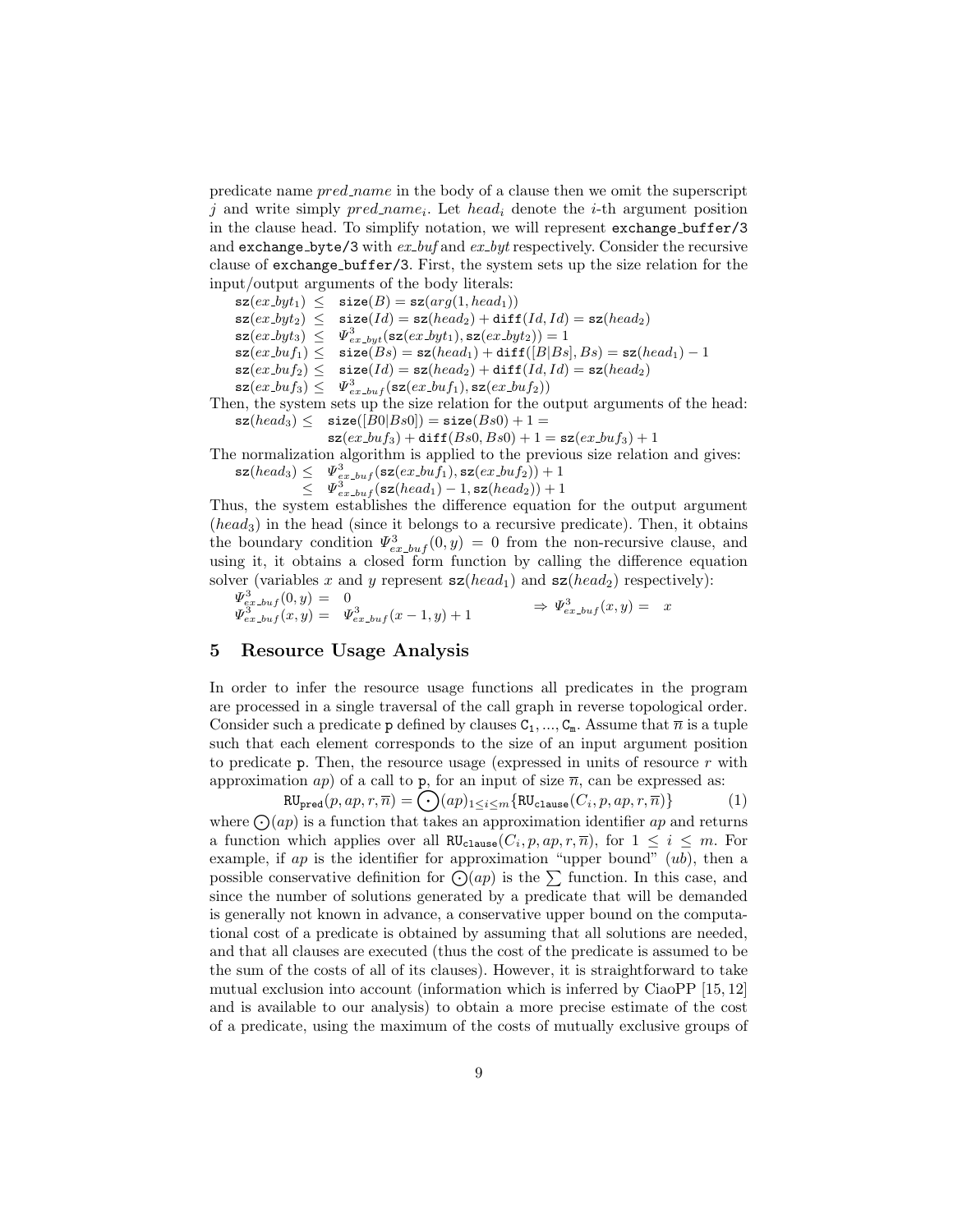clauses. If ap is the identifier for approximation "lower bounds" (*lb*), then  $\bigcap (ap)$ is the min function.

Let us see now how to compute the resource usage of clauses. Consider a clause C of predicate p of the form  $H := L_1, ..., L_k$  where  $L_j$ ,  $1 \leq j \leq k$ , is a literal (either a predicate call, or an external or builtin predicate), and H is the clause head. Assume that  $\psi_i(\overline{n})$  is a tuple with the sizes of all the input arguments to literal  $L_i$ , given as functions of the sizes of the input arguments to the clause head. Note that these  $\psi_i(\overline{n})$  size relations have previously been computed during size analysis for all input arguments to literals in the bodies of all clauses.

Then,  $RU_{\text{clause}}(C, ap, r, \overline{n})$ , the resource usage (expressed in units of resource r with approximation ap) of clause C of predicate p, is  $RU_{\text{clause}}(C, ap, r, \overline{n}) =$ closed form( $RU(p, ap, r, \overline{n})$ ). That is, it is expressed as the solved form function of the following expression (which, in general, for recursive clauses yields a difference equation):

$$
\begin{array}{ll}\n\mathtt{RU}(p, ap, r, \overline{n}) = \delta(ap, r)(head(C)) + \\
\sum_{j=1}^{\lim(ap, C)} \left( \prod_{l \prec j} \mathtt{Sols}_{\mathtt{L}_l}(\overline{n}_l) \right) (\beta(ap, r)(L_j) + \mathtt{RU}_{\mathtt{lit}}(L_j, ap, r, \psi_j(\overline{n})))\n\end{array} \tag{2}
$$

where  $\lim(ap, C)$  is a function that takes an approximation identifier ap and a clause  $C$  and returns the index of a literal in the clause body. For example, if ap is the identifier for approximation "upper bound" (ub), then  $\lim(ap, C) = k$ (the index of the last body literal). If ap is the identifier for approximation "lower bounds" (*lb*), then  $lim(ap, C)$  is the index for the rightmost body literal that is guaranteed not to fail.  $\delta(ap,r)$  is a function that takes an approximation identifier ap and a resource identifier r and returns a function  $\Delta^H$  : cl head  $\rightarrow$ arith expr which takes a clause head and returns an arithmetic resource usage expression  $\langle$  arith\_expr  $\rangle$  as defined in Section 2. Thus,  $\delta(ap, r)(head(C))$ represents  $\Delta^H(head(C))$ . On the other hand,  $\beta(ap,r)$  is a function that takes an approximation identifier  $ap$  and a resource identifier  $r$  and returns a function  $\Delta^L : \text{body}\_l it \rightarrow \text{arith\_expr}$  which takes a body literal and returns an arithmetic resource usage expression  $\langle$  arith\_expr  $\rangle$  as defined in Section 2. In this case,  $\beta(ap,r)(L_j)$  represents  $\Delta^L(L_j)$ . Sols<sub>L<sub>i</sub></sub> is the number of solutions that literal L<sub>i</sub> can generate, where  $l \prec j$  denotes that  $L_l$  precedes  $L_j$  in the literal dependency graph for the clause. Section 6 illustrates different definitions of the functions  $\delta(ap,r)$  and  $\beta(ap,r)$  in order to infer different resources.  $RU_{\text{lit}}(L_i, ap, r, \psi_j(\overline{n}))$  is:

- If  $L_i$  is recursive (i.e., calls a predicate q which is in the strongly-connected component of the call graph being analyzed), then  $RU_{1it}(L_i, ap, r, \psi_i(\overline{n}))$  is replaced by a symbolic expression  $RU(q, ap, r, \psi_i(\overline{n})).$
- If  $L_i$  is not recursive, assume that it is a call to q (where q can be either a predicate call, or an external or builtin predicate), then q has been already analyzed, i.e., the (closed form) resource usage function for q has been recursively computed as  $\Phi'$  and  $RU_{1it}(L_j, ap, r, \overline{n})$  can be expressed explicitly in terms of the function  $\Phi'$ , and it is thus replaced with  $\Phi'(\psi_j(\overline{n}))$ .

Note that in both cases, if there is a resource usage assertion for  $q$ ,  $cost(ap)$ , r,  $\Phi$ ), then RU<sub>lit</sub>(L<sub>j</sub>, ap, r,  $\psi_j(\overline{n})$ ) is replaced by the most precise (greatest lower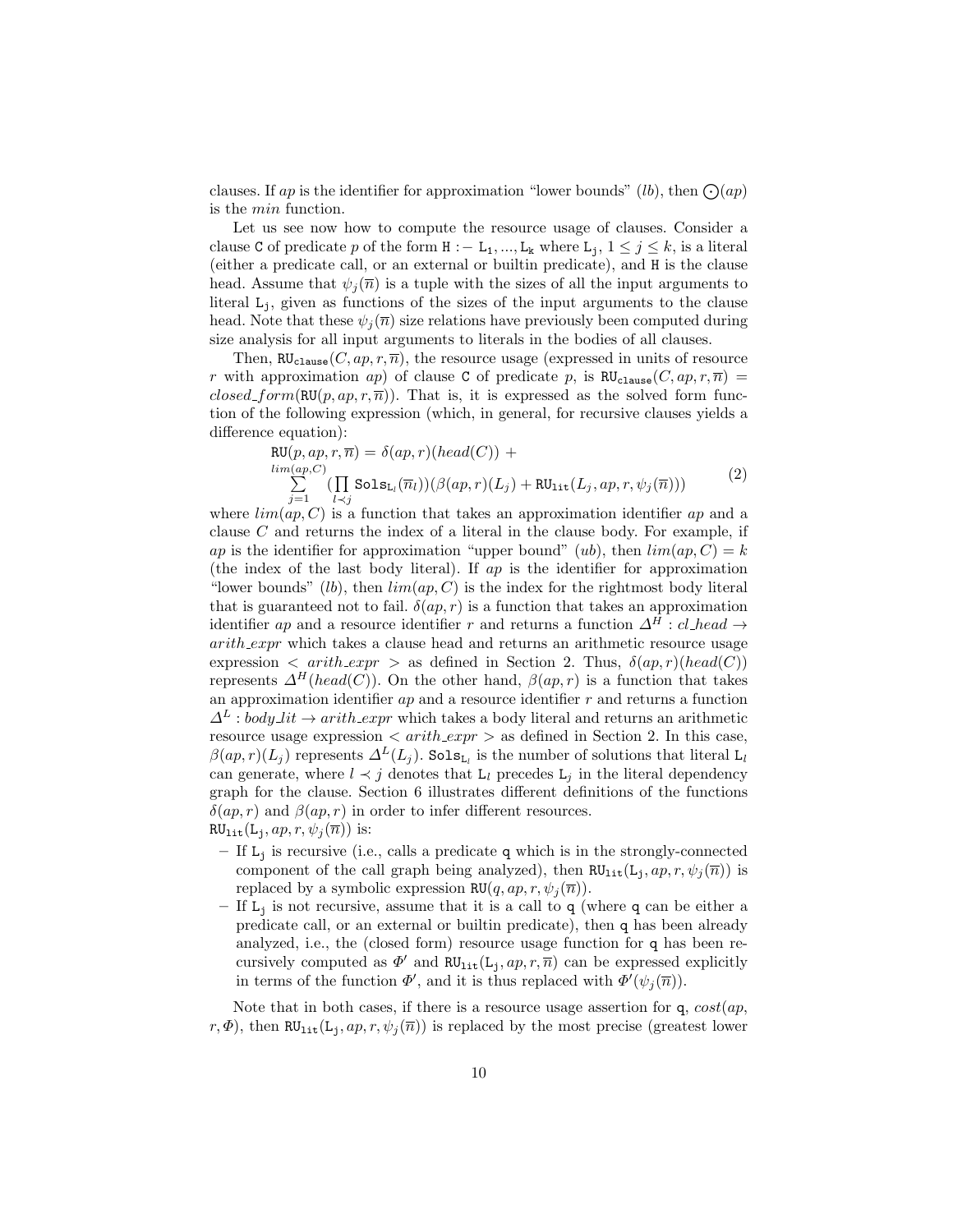bound if upper bounds or least upper bound if lower bounds) of a) the arithmetic resource usage expression (in closed form)  $\Phi(\psi_i(\overline{n}))$  or b) its (closed form) resource usage function inferred previously by the analysis (provided they are not incompatible, in which case an error is flagged).

It can be proved by induction on the number of literals in the body of clause C that:

- 1. If clause C is not recursive, then, expression (2) results in a closed form function of the sizes of the input argument positions in the clause head;
- 2. If clause C is simply recursive, then, expression (2) results in a difference equation in terms of the sizes of the input argument positions in the clause head;
- 3. If clause C is mutually recursive, then expression (2) results in a difference equation which is part of a system of equations for mutually recursive clauses in terms of the sizes of the input argument positions in the clause head.

If these difference equations can be solved (including approximating the solution in the direction of ap) then  $RU(p, ap, r, \overline{n})$  can be expressed in a closed form, which is a function of the sizes of the input argument positions in the head of predicate p (and hence  $RU_{\text{clause}}(C, ap, r, \overline{n}) = closed-form(RU(p, ap, r, \overline{n}))).$  Thus, after the strongly-connected component to which p belongs in the call graph has been analyzed, we have that expression (1) results in a closed form function of the sizes of the input argument positions in the clause head.

Note that our analysis is parameterized by the functions  $\delta(ap,r)$  and  $\beta(ap,r)$ whose definitions can be given by means of assertions of type head\_cost and literal cost respectively, as given in Figure 1. These functions make our analysis parametric w.r.t. resources (such as execution steps, bytes sent by an application/socket, number of calls to a procedure, etc.).

#### 6 Defining the Parameters (Functions) of the Analysis

In this section we explain and illustrate with examples how the functions that make our resource analysis parametric, namely,  $\delta$  (which includes the definition of  $\Delta^H$ ), and  $\beta$  (which includes the definition of  $\Delta^L$ ) are written in practice in our system. For brevity, we assume that we are interested in computing upper bounds on the different resources.

Assume for example that the resource we want to measure is (an upper bound on) the number of resolution steps performed by a program. Then we can define  $\delta(ub, steps) = delta\_{one}$ , and define  $delta\_{one}(H) = 1$  for all H. This is achieved by providing the following head cost assertion and definition of the delta one predicate:

: - head\_cost(ub, steps, delta\_one).

 $|{\tt delta\_one}(\_,1).$ 

In order to simplify the process of defining interesting and useful  $\Delta^H$  and  $\Delta^L$ functions, our implementation provides a library with predicates that perform (syntactic) operations on clauses, such as, for example, getting the number of arguments in a clause head or body literal, accessing an argument of a clause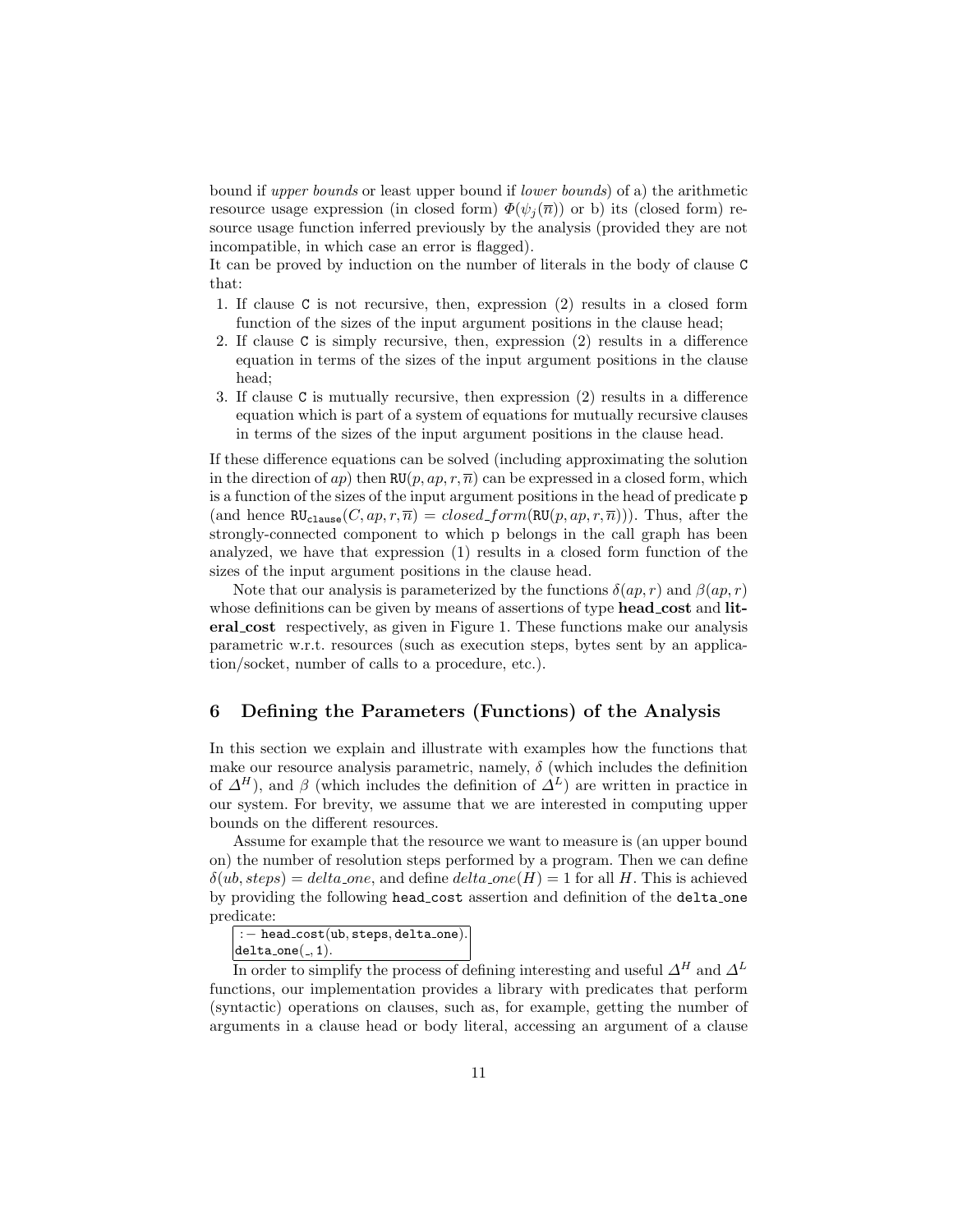head or body literal, getting the main functor and arity of a term in a certain position, etc. In this context it is important to remember that the different  $\Delta^H$ and  $\Delta^L$  function definitions perform syntactic matching on the program text.

Assume now that the resource we want to measure is the number of argument passings that occur during clause head matching in a program (as an approximation to the number of unifications performed by the program). Then we can define  $\delta(ub, num\_{args}) = delta\_{num\_{args},$  and define  $delta\_{num\_{args}}(H)$  $arity(H)$ . This is achieved by the following code:

:− head cost(ub, num args, delta num args).

 $\det$ delta\_num\_args $(H, N) :=$ functor $(H, \_, N)$ .

As another example, if we are interested in decomposing arbitrary unifications performed while unifying a clause head with the literal being solved into simpler steps, we can define a resource  $num\_units$ , define  $\delta(ub, num\_unifs)$  $delta_{num\_unif}$  s, and define delta num unifs(H) = The number of function symbols, constants, and variables in H.

If, in addition to the number of unifications performed while unifying a clause head, we are also interested in the cost of term creation for the literals in the body of clauses, we can define a resource  $terms\_created$ , and define a  $\beta$  function  $\beta(ub, terms_created) = beta\_terms_created, where beta\_terms_created(L) =$ The number of function symbols, and constants in body literal L. Note that in this case we define  $\delta (ub, terms\_created) = delta\_terms\_created$ , and define  $delta{}_{\mathcal{L}}$  terms created(H) = 0 for all H.

Example 3. Consider the same program defined in Fig. 2 and the size relations computed in Example 2. We now show the corresponding resource usage equations for each clause for the resource bits received (denoted by bits for brevity) inferred automatically by our system. Although the functions  $\delta(ap, r)(H)$  and  $\beta(ap,r)(L)$  take as arguments a clause head H and a body literal L respectively, in our examples we will only write the predicate name of  $H$  and  $L$  for the sake of brevity. Again, to simplify notation we will represent exchange buffer/3, exchange byte/3 and connect socket/3 with  $ex\_buf$  and  $ex\_byt$  and  $con\_sock$ respectively. Since the program is analyzed in a single traversal of the call graph in reverse topological order, the system starts by analyzing the predicate exchange\_buffer/3. Note that the resource usage for external predicates (whose code is not available) connect socket/3, exchange byte/3 and close/1 is already given by "trust" assertions which express that:  $RU(con\_sock, ub, bits, ) = 0$ ,  $RU(ex_byt, ub, bits, ) = 8$  and  $RUclose, ub, bits, ) = 0.$ 

For the recursive clause of exchange buffer/3, the system sets up the following difference equation, where  $n$  represents the length of the first argument to this predicate (note that the system infers the "length" size metric for this argument and that  $n > 0$ :

 $RU(ex_buf, ub, bits, \langle n \rangle) = \delta(ub, bits)(ex_buf) + \beta(ub, bits)(ex_byt) +$  $RU(ex_byt, ub, bits, ) + \beta (ub, bits)(ex_byt) +$  $RU(ex_buf, ub, bits, (n - 1)) =$  $0 + 0 + 8 + 0 + RU(ex.buf, ub, bits, \langle n - 1 \rangle)$ 

For the non-recursive clause of exchange buffer/3 the system infers:  $RU(ex.buf,$ ub,  $bits, \langle 0 \rangle$  = 0 which can be used as boundary condition for solving the previous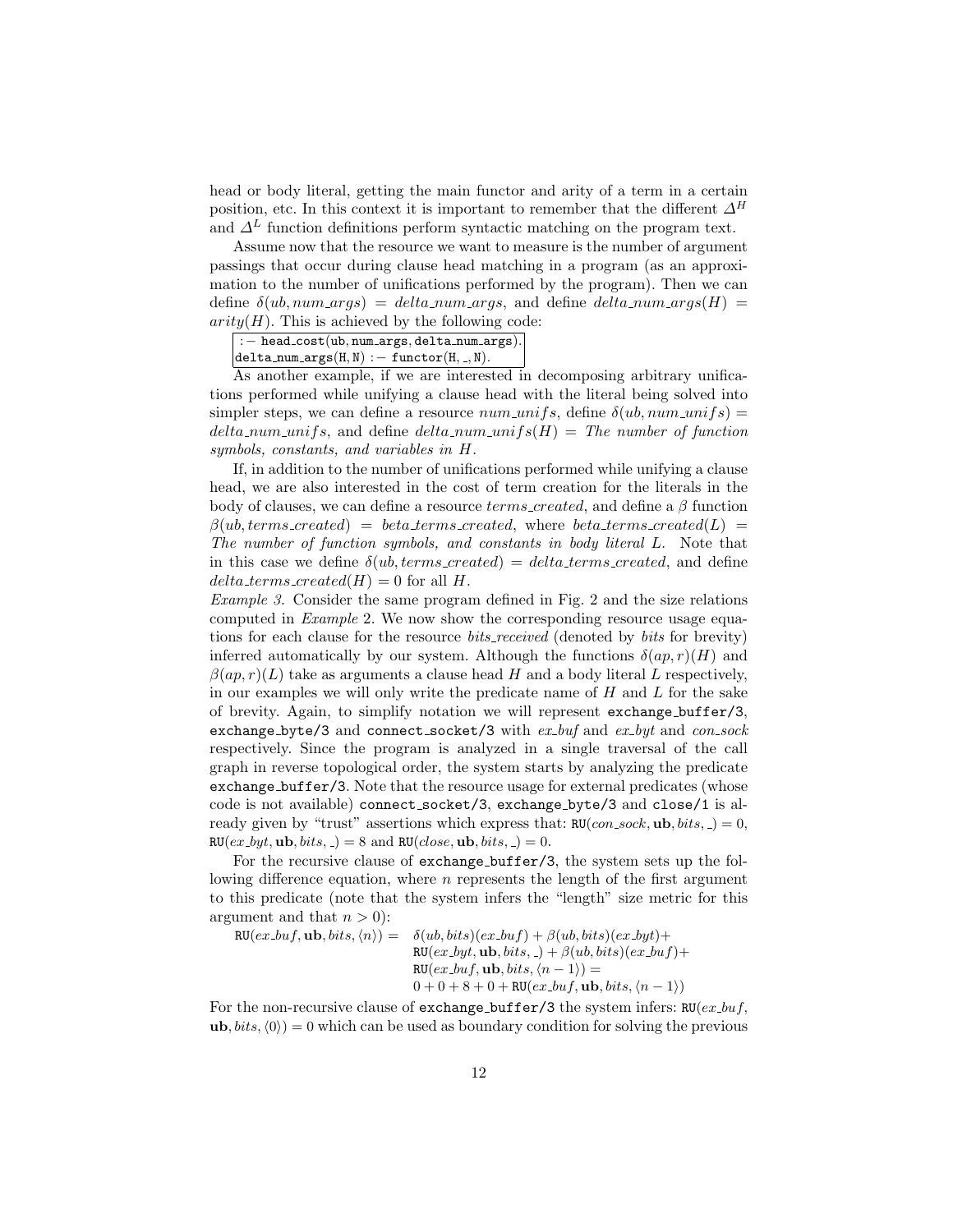difference equation, yielding the following closed form resource usage function:  $RU(ex\_buf, ub, bits, \langle n \rangle) = 8 \times n.$ 

Now, the main/2 predicate is analyzed, and the system sets up the following expression for its only clause (where  $k$  is the length of the input buffer, i.e., the second argument to this predicate):

 $RU(main, ub, bits, \langle k \rangle) = \delta(ub, bits)(main) +$  $\beta(ub, bits)(con\_sock) + \text{RU}(con\_sock, ub, bits, ) +$  $\beta(ub, bits)(ex\_buf) + \text{RU}(ex\_buf, ub, bits, \langle k \rangle)$  $\beta(ub,bits)(close) + \text{RU}(close, \textbf{ub}, bits, ...)$  $= 0 + 0 + 0 + 0 + 8 \times k + 0 + 0 = 8 \times k$ 

## 7 Experimental results

To study the feasibility of the approach we have completed a prototype implementation of the analyzer. It is written in the Ciao language and uses a number of modules and facilities from CiaoPP, the Ciao preprocessor (including difference equation processing). We have also written a Ciao language extension (a "package" in Ciao terminology) which when loaded into a module allows writing the resource-related assertions and declarations proposed herein.<sup>7</sup> We have then used this prototype to analyze a set of representative benchmarks which include definitions of resources using this language and used the system to infer the resource usage bound functions.

The results from the analysis of these benchmarks are shown in Table 1. For brevity, we report only results for upper-bounds analysis. The column labeled Resource shows the actual resource for which bounds are being inferred by the analysis for a given benchmark. While any of the resources defined in a given benchmark could then be used in any of the others we show only the results for the most natural or interesting resource for each one of them. We have tried to use a relatively wide range of resources: number of bytes sent by an application, number of calls to a particular predicate, robot arm movements, number of files left open in a kernel code, number of accesses to a database, etc. The column Usage Function shows the actual resource usage function (which depends on the size of the input arguments) inferred by the analysis, given as a lambda term. The column Metrics shows the size metric used for the relevant arguments. Finally, the column labeled Time shows the resource analysis times in milliseconds, on a medium-loaded Pentium IV Xeon 2.0Ghz with two processors, 4Gb of RAM memory, running Fedora Core 5.0. Note that these times do not include other analyses such as types, modes, etc.

### 8 Conclusions

We have presented a static analysis that infers upper and lower bounds on the usage that a logic program makes of a quite general notion of user-definable

 $^7$  The system also supports adding resource assertions specifying expected resource usages which the implemented analyzer will then verify or falsify using the results of the implemented analysis.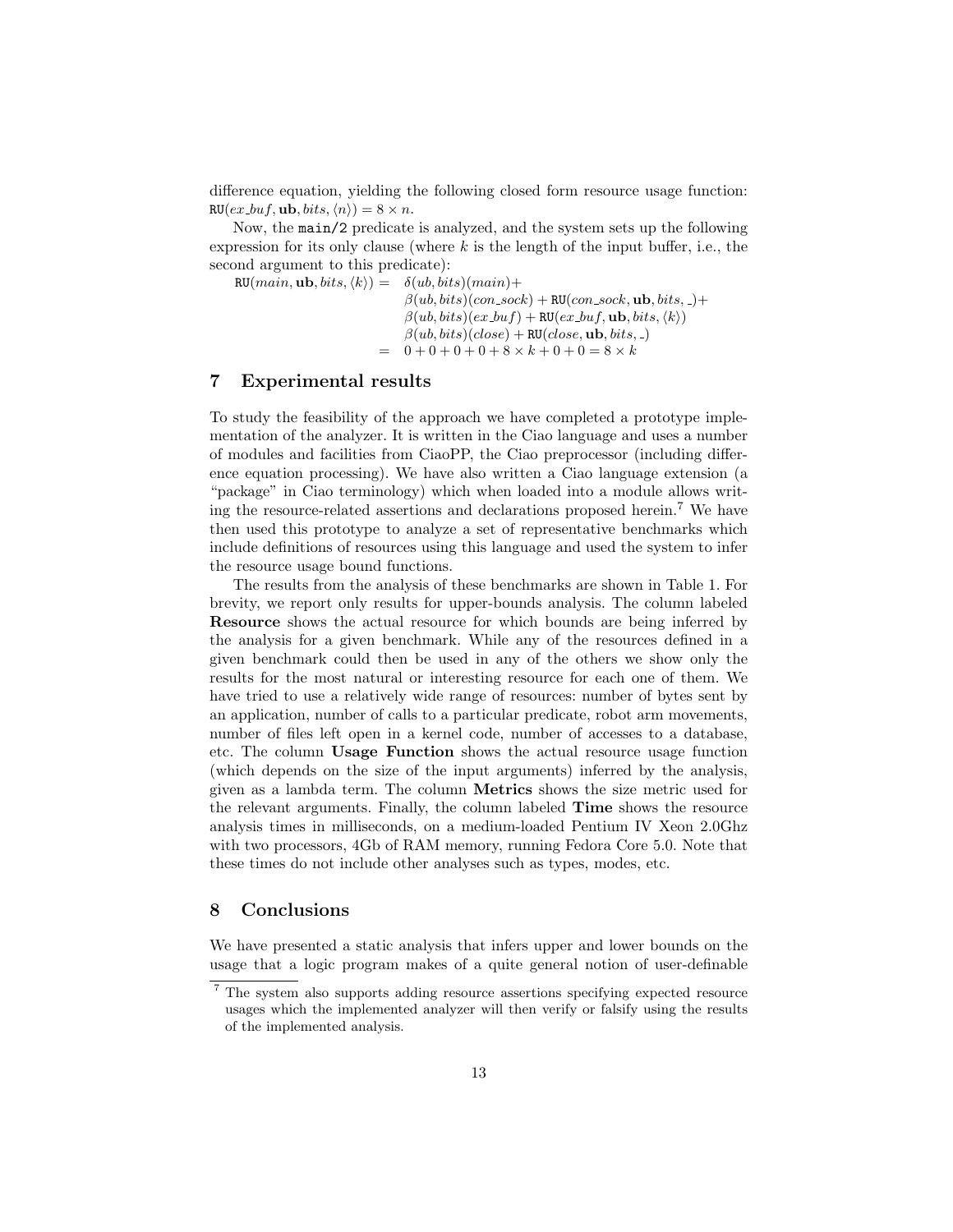| Program       | Resource                | <b>Usage Function</b>                                                                                                                                | <b>Metrics</b>  | Time |
|---------------|-------------------------|------------------------------------------------------------------------------------------------------------------------------------------------------|-----------------|------|
| client        | "bits received"         | $\lambda x.8 \cdot x$                                                                                                                                | length          | 186  |
| color_map     | "unifications"          | 39066                                                                                                                                                | size            | 176  |
| copy_files    | "files left open"       | $\lambda x.x$                                                                                                                                        | length          | 180  |
| eight_queen   | "queens movements"      | 19173961                                                                                                                                             | length          | 304  |
| eval_polynom  | "FPU usage"             | $\lambda x.2.5x$                                                                                                                                     | length          | 44   |
| fib           | "arithmetic operations" | $\lambda x.2.17 \cdot 1.61^{x} +$<br>$0.82 \cdot (-0.61)^{x} - 3$                                                                                    | value           | 116  |
| grammar       | "phrases"               | 24                                                                                                                                                   | length/size     | 227  |
| hanoi         | "disk movements"        | $\lambda x.2^x - 1$                                                                                                                                  | value           | 100  |
| insert_stores | "accesses Stores"       | $\lambda n, m.n+k$                                                                                                                                   | length          | 292  |
|               | "insertions Stores"     | $\lambda n, m.n$                                                                                                                                     |                 |      |
| perm          | "WAM instructions"      | $\lambda x. (\sum_{i=1}^x 18 \cdot x!) +$<br>$\frac{(\sum_{i=1}^{x} 14 \cdot \frac{x!}{i}) + 4 \cdot x!}{\lambda x \cdot \frac{1}{2} \cdot 2^{x+1}}$ | length          | 98   |
| power_set     | "output elements"       |                                                                                                                                                      | length          | 119  |
| qsort         | "lists parallelized"    | $\lambda x . 4 \cdot 2^x - 2x - 4$                                                                                                                   | length          | 144  |
| send_files    | "bytes read"            | $\lambda x, y.x \cdot y$                                                                                                                             | length / size   | 179  |
| subst_exp     | "replacements"          | $\lambda x, y.2xy + 2y$                                                                                                                              | size / $length$ | 153  |
| zebra         | "resolution steps"      | 30232844295713061                                                                                                                                    | size            | 292  |

Table 1. Accuracy and efficiency in milliseconds of the analysis.

resources. The inferred bounds are in general functions of input data sizes. We have also presented the assertion language which is used to define such resources. The analysis then derives the related (upper- and lower-bound) resource usage functions for all predicates in the program. Our preliminary experimental results are encouraging because they show that interesting resource bound functions can be obtained automatically and in reasonable time, at least for our benchmarks. While clearly further work is needed to assess scalability we are cautiously hopeful in the sense that our approach allows defining via assertions the resource usage of external predicates, which can then be used for modular composition. These includes also predicates for which the code is not available or which are written in a programming language that is not supported by the analyzer. In addition, assertions also allow describing by hand the usage of any predicate for which the automatic analysis infers a value that is not accurate enough, and this can be used to prevent inaccuracies in the automatic inference from propagating. Our expectation is that the automatic analysis will be able to do the bulk of the work for large applications, even if the cost of some specially complex predicates may still need to be given by the user. In particular, for the examples in Table 1 all results where obtained automatically. Finally, we expect the applications of our analysis to be rather interesting, including resource consumption verification and debugging (including for mobile code), resource control in parallel/distributed computing, and resource-oriented specialization [6, 18].

Acknowledgments: This work was funded in part by the Prince of Asturias Chair in Information Science and Technology at UNM, the IST programme of the European Commission, FET project FP6 IST-15905 MOBIUS, by Ministry of Education and Science (MEC) project TIN2005-09207-C03 MERIT-COMVERS and CAM project S-0505/TIC/0407 PROMESAS.